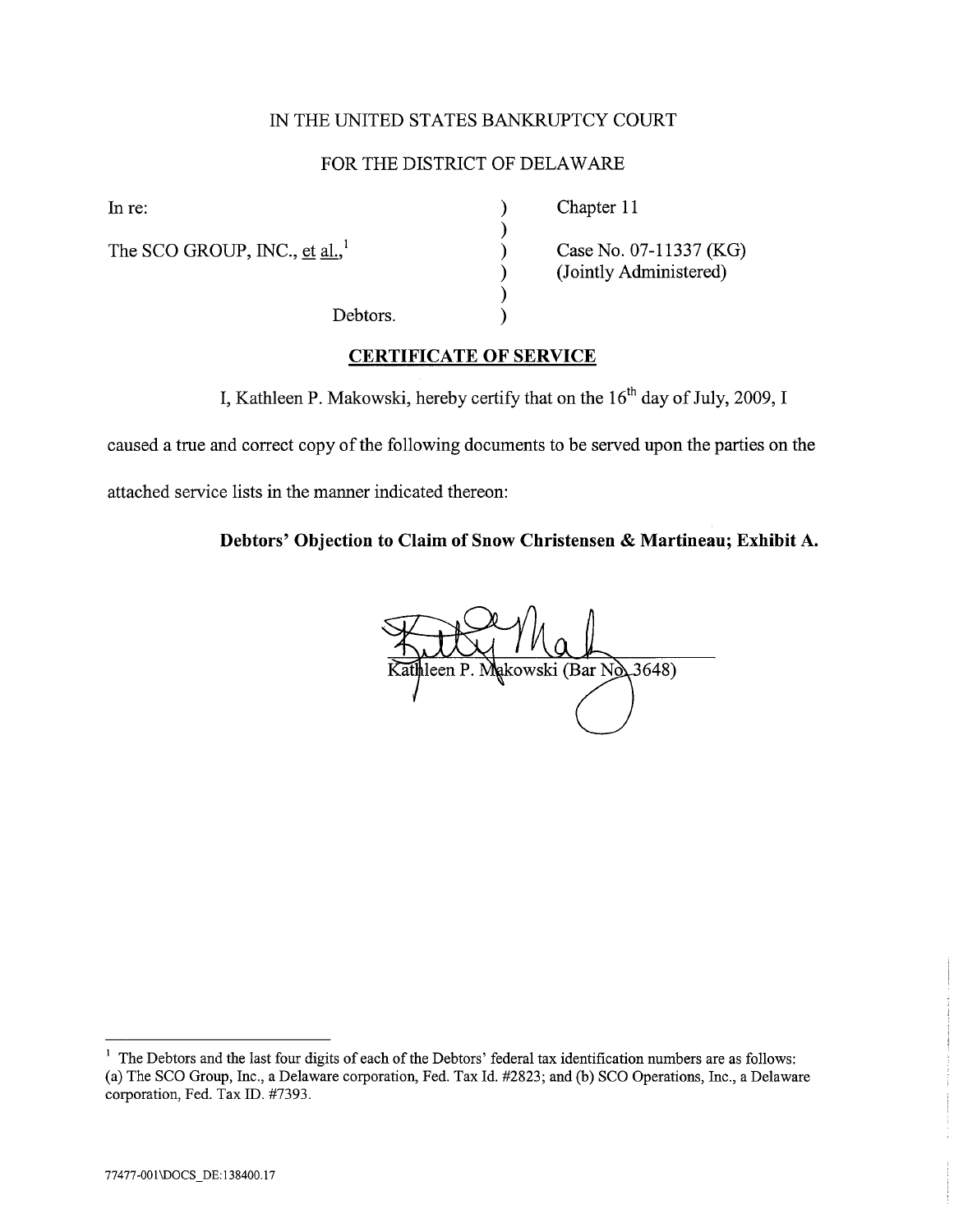# The SCO Group - Special Service List

Case No. 07-11337 Doc. No. 150789 01 - First Class Mail

## First Class Mail

(Claimant) Snow, Christensen & Martineau 10 Exchange Place, Eleventh Floor Salt Lake City, UT 84111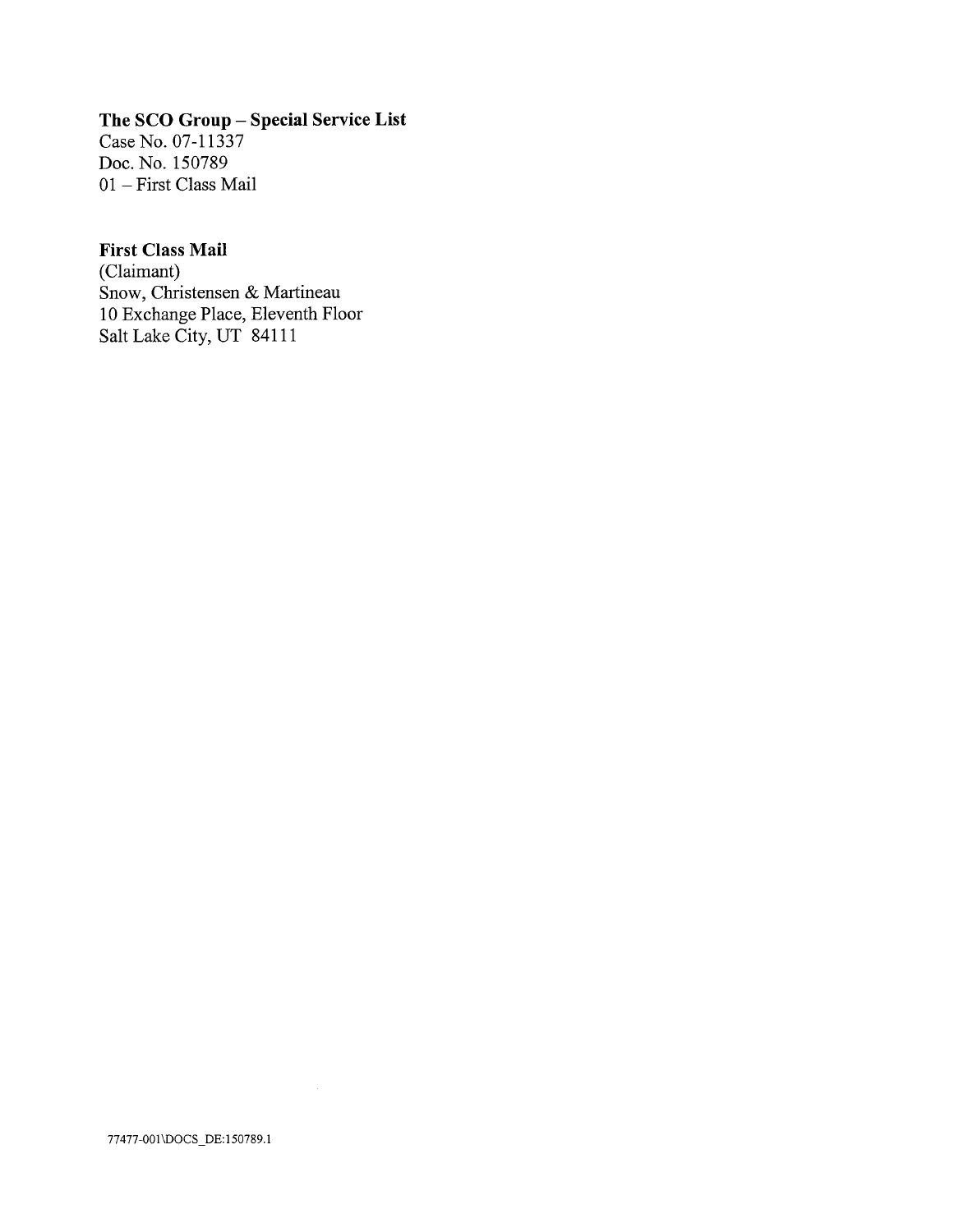### The SCO Group, Inc., 2002 Service List

Case No. 07-11337 Doc. No. 131171 04 - Hand Delivery 32- First Class Mail 01 - Foreign First Class 01 - Email Service

(Counsel for Debtors) Laura Davis Jones, Esquire James E. O'Neill, Esquire Kathleen P. Makowski, Esquire Pachulski Stang Ziehl & Jones LLP 919 North Market Street, 17th Floor P.O. Box 8705 Wilmington, DE 19801)

### Hand Delivery

(United States Trustee) Joseph J. McMahon, Jr, Esquire United States Trustee 844 King Street, Room 2207 Lockbox #35 Wilmington, DE 19899-0035

### Hand Delivery

(Counsel for IBM Corp.) Laurie SeIber Silverstein, Esquire Potter Anderson & Corroon LLP 1313 N. Market Street,  $6<sup>th</sup>$  Floor Wilmington, DE 19899

### Hand Delivery

(Counsel for Novell, Inc.) Michael R. Nestor, Esquire Young Conaway Stargatt & Taylor, LLP The Brandywine Building 1000 West Street, 17<sup>th</sup> Floor Wilmington, DE 19899

### Hand Delivery

(Counsel to CitiFinancial Inc.) Stuart M. Brown, Esquire R. Craig Martin, Esquire Edwards, Angell Palmer & Dodge LLP 919 North Market Street, Suite 1500 Wilmington, DE 19801

### Via Electronic Delivery

Ryan Tibbitts Jean Acheson rtibbitts@sco.com

### First Class Mail

(Counsel for Debtors) Paul Steven Singerman, Esquire Arhur J. Spector, Esquire Berger Singerman, P.A. 350 E. Las Olas Boulevard, Suite 1000 Fort Lauderdale, FL 33301

### First Class Mail

(20 Largest Creditor) AMICI LLC 912 State Route 143 Westerlo, NY 12193

#### First Class Mail

(20 Largest Creditor) Stuart Singer, Esquire Boies Schiller & Flexner, LLP 401 East Las Olas Blvd., Ste. 1200 Fort Lauderdale, FL 33301

#### First Class Mail

(20 Largest Creditor) The Canopy Group c/o Cushman & Wakefield P.O. Box 45257 San Francisco, CA 94145

#### First Class Mail

(20 Largest Creditor) Microsoft Licensing, Inc. 6100 Neil Road Reno, NY 89503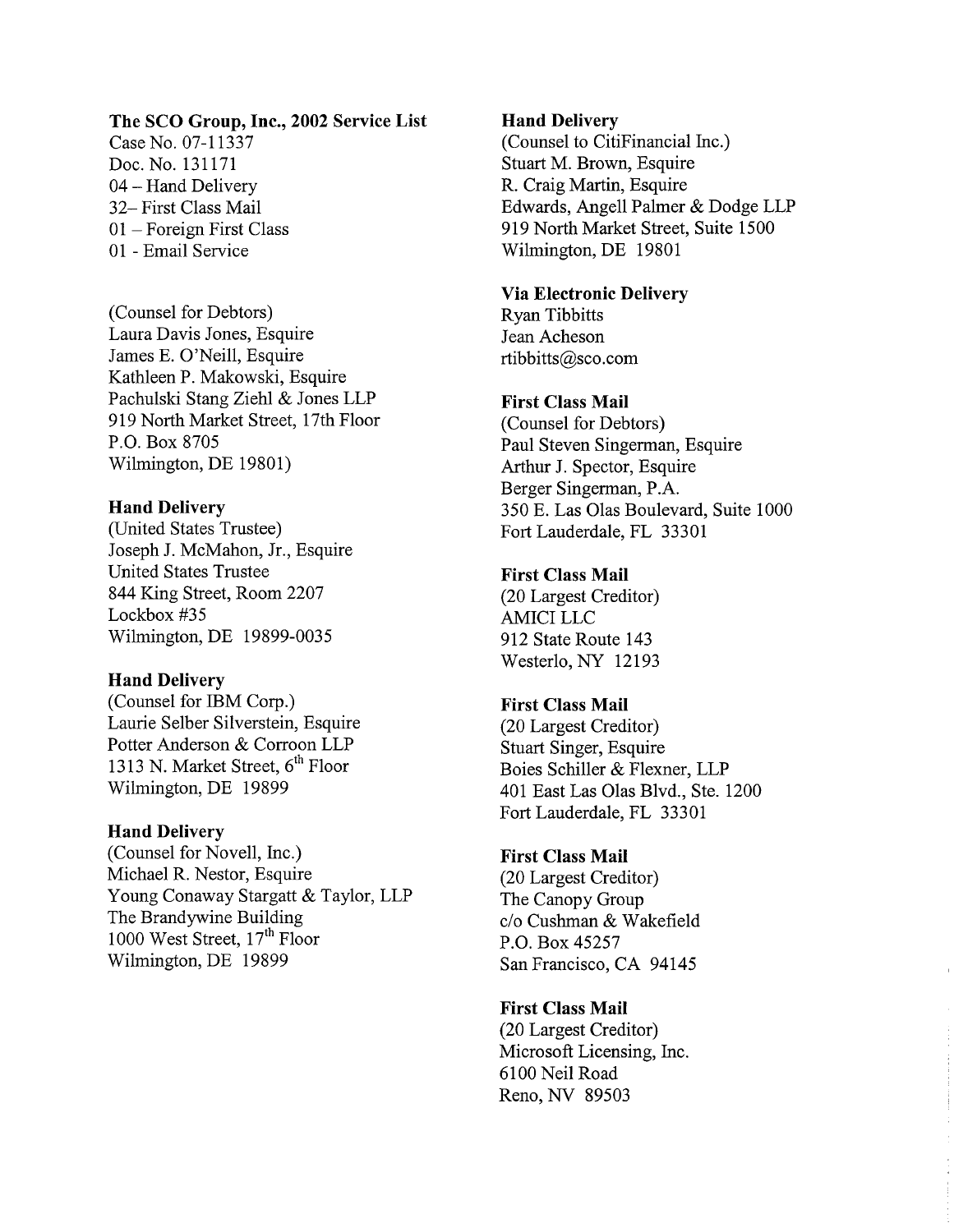#### First Class Mail

(20 Largest Creditor) David Wartner Sun Microsystems Inc Software Royalty Accounting Group 500 Eldorado Blvd Bldg 3 Broomfield, CO 80021

### First Class Mail

(20 Largest Creditor) Veritas Software 350 Ells Street Mountainview, CA 94043

### First Class Mail

(20 Largest Creditor) Intel Corporation Attn: Corporate Credite 1900 Prailie City Road Folsom, CA 95630

#### First Class Mail

(20 Largest Creditor) HP-Nonstop Royalty Accounting 20555 Tombball Parkway Houston, TX 77070

### First Class Mail

(20 Largest Creditor) Unisys Corporation Unisys Way Township Line & Union Meetings Blue Bell, PA 19422

### First Class Mail

(20 Largest Creditor) 4FRONT Technologies 4035 Lafayette Place, #F Culver City, CA 90232-2880

### First Class Mail

(20 Largest Creditor) Attn: Eugene Heller Silverman Heller Associates 1100 Glendon Ave., PH-l  $17<sup>th</sup>$  Floor Los Angeles, CA 90024-3503

### First Class Mail

(20 Largest Creditor) Madson & Austin 15 W. South Temple, Ste. 900 Salt Lake City, UT 84101

### First Class Mail

(20 Largest Creditor) Karyn Condie Business Manager R&D Strategic Solutions 5315-B FM 1960 Road West, #126 Houston, TX 77069

### First Class Mail

(20 Largest Creditor) Sage Forensic Accounting 136 E. South Temple, Ste. 2200 Salt Lake City, UT 84111

# First Class Mail (20 Largest Creditor) David Wartner Sun Microsystems Inc

500 Eldorado Blvd Bldg 3 Broomfield CO 80021

## First Class Mail (20 Largest Creditor) Amlaw Discovery 22 West  $38^{th}$  Street,  $2^{nd}$  Fl. New York, NY 10018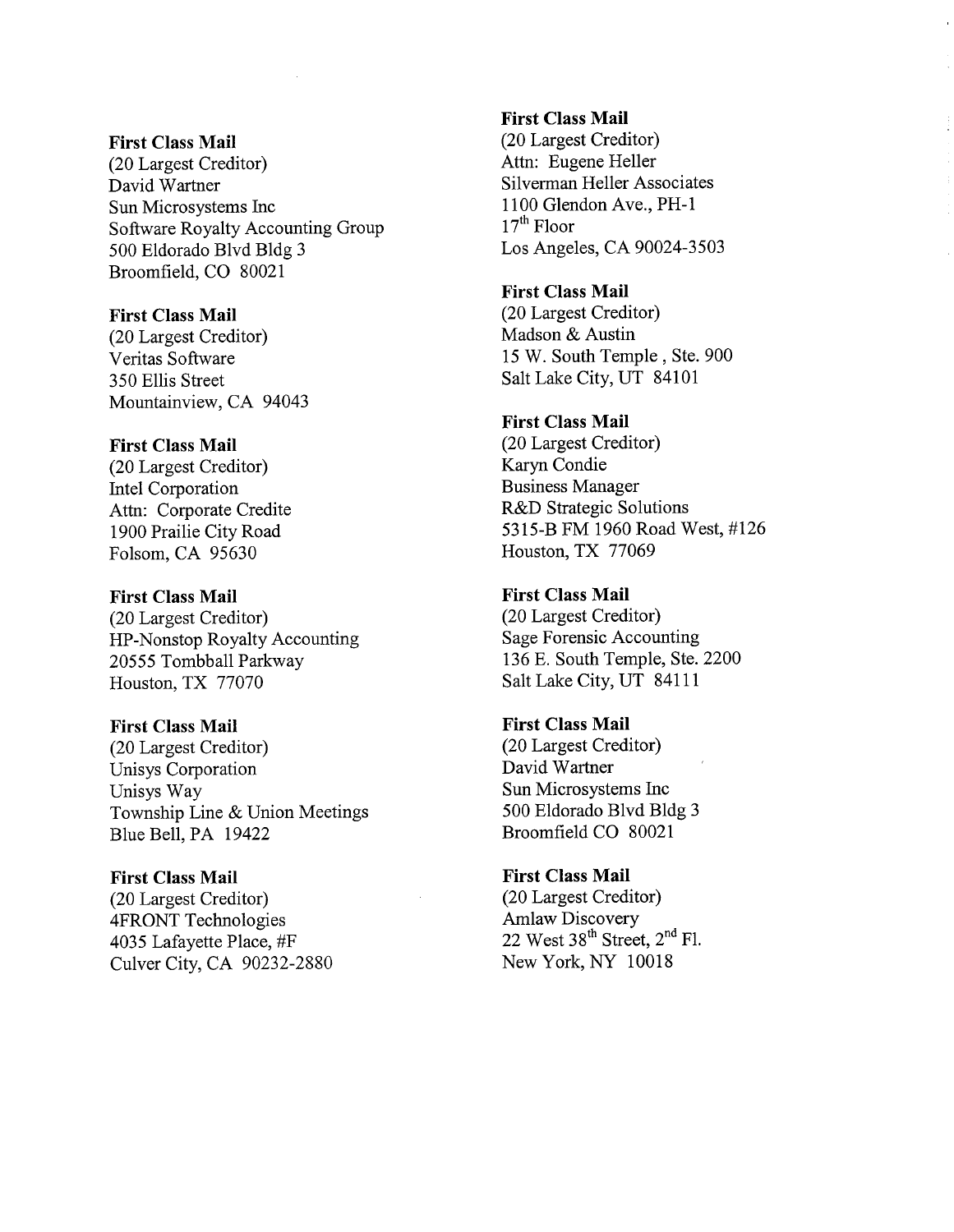### First Class Mail

(Counsel for The Comptroller of Public Accounts of the State of Texas) Mark Browning, Esquire Assistant Attorney General Bankruptcy & Collections Division P.O. Box 12548 Austin, TX 78711-2548

### First Class Mail

(Counsel for Tarrant County) Elizabeth Weller, Esquire Linebarger Goggan Blair & Sampson, LLP 2323 Bryan Street, Suite 1600 Dallas, TX 75201

### First Class Mail

(Counsel for IBM Corp.) Richard B. Levin, Esquire David R. Marriott, Esquire Cravath, Swaine & Moore LLP Worldwide Plaza, 825 Eighth Avenue New York, NY 10019

### First Class Mail

(Counsel for Hewlett-Packard Company) Anne Marie Kennelly, Esquire Hewlett-Packard Company 3000 Hanover St., M/S 1050 Palo Alto, CA 94304

### First Class Mail

(Counsel for Novell, Inc.) Larren M. Nashelsky, Esquire Julie D. Dyas, Esquire Morrison & Foerster LLP 1290 Avenue of the Americas New York, NY 10104

### First Class Mail

(Counsel for Novell, Inc.) Michael A. Jacobs, Esquire Adam A. Lewis, Esquire David E. Melaugh, Esquire Morrison & Foerster LLP 425 Market Street San Francisco, CA 94105-2482

### First Class Mail

(Counsel for Novell, Inc.) Joseph A. LaSala, Jr., Esquire General Counsel Novell, Inc. 404 Wyman Street, Suite 500 Waltham, MA 02451

### First Class Mail

(Counsel for Novell, Inc.) James F. Lundberg, Esquire Associate General Counsel Novell, Inc. M/S H544 1800 South Novell Place Provo, UT 84606

### First Class Mail

(Counsel for Sun Microsystems, Inc.) Thomas R. Califano, Esquire Vincent J. Roldan, Esquire DLA Piper US LLP 1251 Avenue of the Americas New York, NY 10020-1104

### First Class Mail

(Equity Security Holder) Alan P. Petrofsky 3618 Alameda Apt. 5 Menlo Park, CA 94025-6251